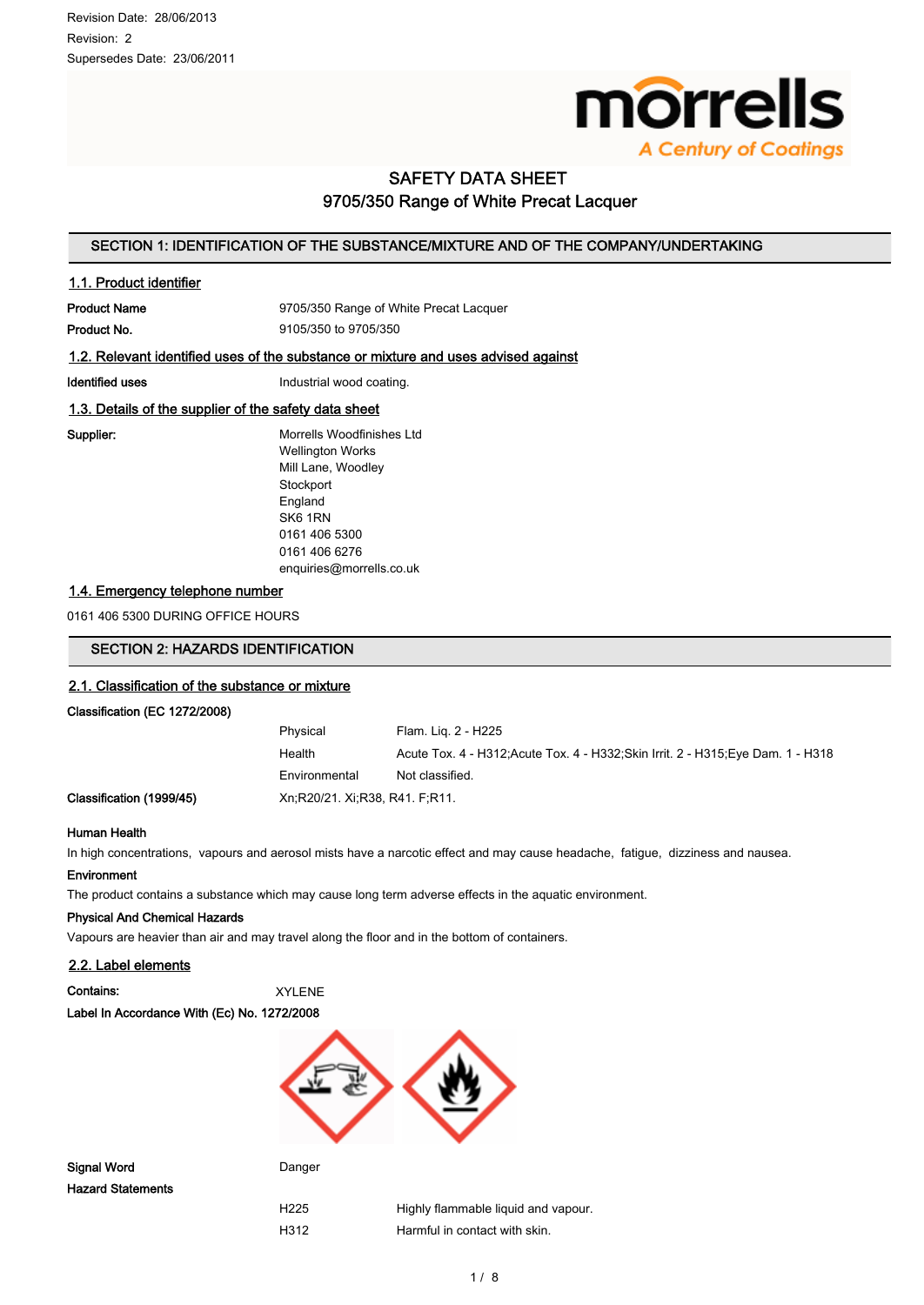|                                               |                  | 9705/350 Range of White Precat Lacquer                                                                                              |
|-----------------------------------------------|------------------|-------------------------------------------------------------------------------------------------------------------------------------|
|                                               | H315             | Causes skin irritation.                                                                                                             |
|                                               | H318             | Causes serious eye damage.                                                                                                          |
|                                               | H332             | Harmful if inhaled.                                                                                                                 |
| <b>Precautionary Statements</b>               |                  |                                                                                                                                     |
|                                               | P210             | Keep away from heat/sparks/open flames/hot surfaces. - No smoking.                                                                  |
|                                               | P280             | Wear protective gloves/protective clothing/eye protection/face protection.                                                          |
|                                               | P305+351+338     | IF IN EYES: Rinse cautiously with water for several minutes. Remove contact lenses, if<br>present and easy to do. Continue rinsing. |
| <b>Supplementary Precautionary Statements</b> |                  |                                                                                                                                     |
|                                               | P233             | Keep container tightly closed.                                                                                                      |
|                                               | P240             | Ground/bond container and receiving equipment.                                                                                      |
|                                               | P241             | Use explosion-proof electrical/ventilating/lighting//equipment.                                                                     |
|                                               | P242             | Use only non-sparking tools.                                                                                                        |
|                                               | P243             | Take precautionary measures against static discharge.                                                                               |
|                                               | P261             | Avoid breathing dust/fume/gas/mist/vapours/spray.                                                                                   |
|                                               | P264             | Wash  thoroughly after handling.                                                                                                    |
|                                               | P271             | Use only outdoors or in a well-ventilated area.                                                                                     |
|                                               | P302+352         | IF ON SKIN: Wash with plenty of soap and water.                                                                                     |
|                                               | P303+361+353     | IF ON SKIN (or hair): Remove/Take off immediately all contaminated clothing. Rinse skin<br>with water/shower.                       |
|                                               | P304+340         | IF INHALED: Remove victim to fresh air and keep at rest in a position comfortable for<br>breathing.                                 |
|                                               | P310             | Immediately call a POISON CENTER or doctor/physician.                                                                               |
|                                               | P312             | Call a POISON CENTER or doctor/physician if you feel unwell.                                                                        |
|                                               | P321             | Specific treatment (see  on this label).                                                                                            |
|                                               | P322             | Specific measures (see  on this label).                                                                                             |
|                                               | P332+313         | If skin irritation occurs: Get medical advice/attention.                                                                            |
|                                               | P362             | Take off contaminated clothing and wash before reuse.                                                                               |
|                                               | P363             | Wash contaminated clothing before reuse.                                                                                            |
|                                               | P370+378         | In case of fire: Use  for extinction.                                                                                               |
|                                               | P403+235         | Store in a well-ventilated place. Keep cool.                                                                                        |
|                                               | P <sub>501</sub> | Dispose of contents/container to                                                                                                    |

# 2.3. Other hazards

This product does not contain any PBT or vPvB Substances.

# SECTION 3: COMPOSITION/INFORMATION ON INGREDIENTS

# 3.2. Mixtures

| 4-HYDROXY-4-METHYLPENTAN-2-ONE                                                                                                                                           |                   |                                                                                      | $1 - 5%$ |
|--------------------------------------------------------------------------------------------------------------------------------------------------------------------------|-------------------|--------------------------------------------------------------------------------------|----------|
| CAS-No.: 123-42-2                                                                                                                                                        | EC No.: 204-626-7 |                                                                                      |          |
| Classification (EC 1272/2008)<br>Eye Irrit. 2 - H319                                                                                                                     |                   | Classification (67/548)<br>Xi:R36                                                    |          |
| <b>BUTANOL-norm</b>                                                                                                                                                      |                   |                                                                                      | $1 - 5%$ |
| CAS-No.: 71-36-3                                                                                                                                                         | EC No.: 200-751-6 |                                                                                      |          |
| Classification (EC 1272/2008)<br>Flam. Liq. 3 - H226<br>Acute Tox. 4 - H302<br>Skin Irrit. 2 - H315<br>Eye Dam. 1 - H318<br>STOT Single 3 - H335<br>STOT Single 3 - H336 |                   | Classification (67/548)<br>R <sub>10</sub><br>Xn; R22<br>Xi;R37/38,R41<br><b>R67</b> |          |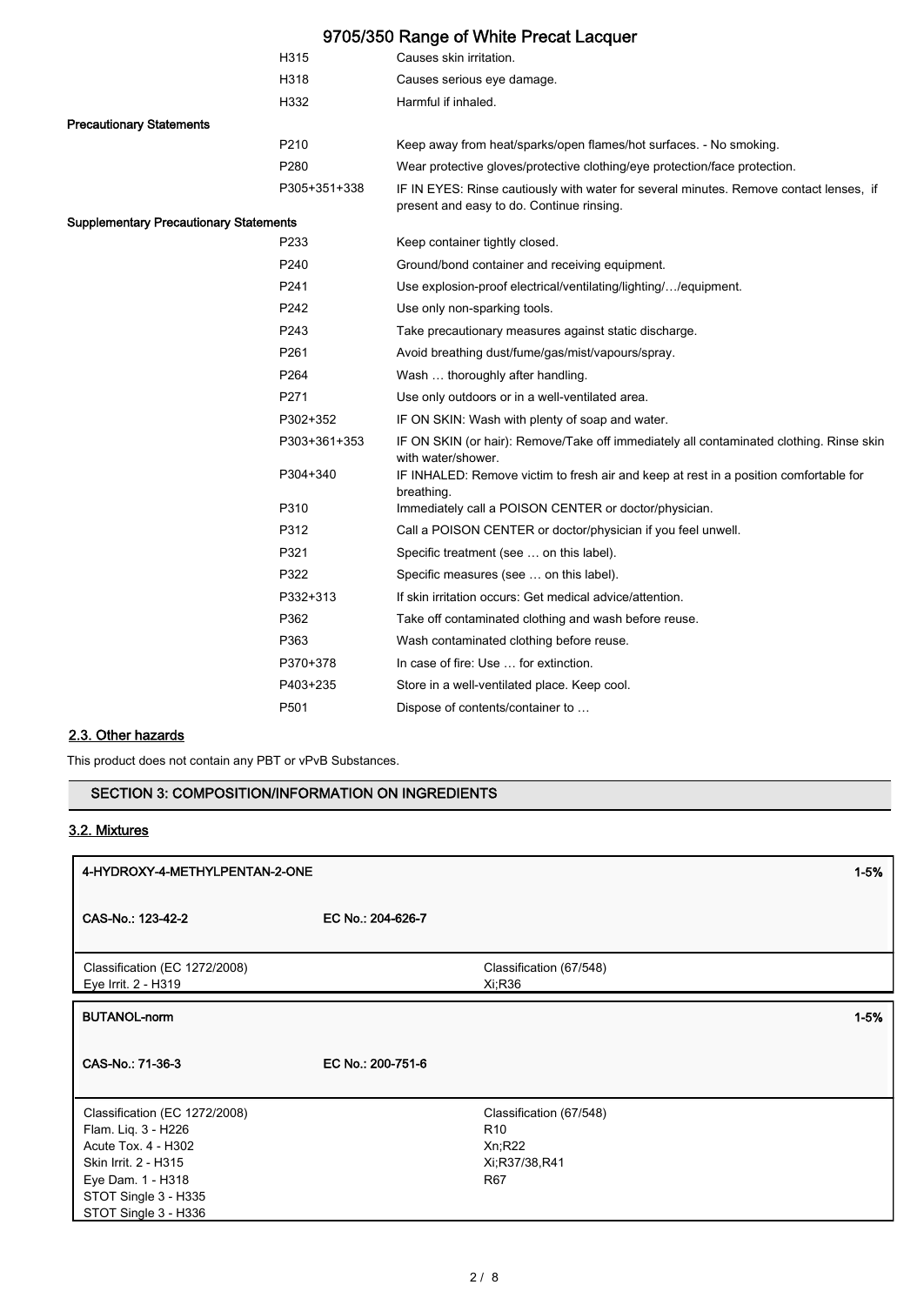| <b>BUTYL ACETATE -norm</b>                                                                                                                                          |                   |                                                                                          | 5-10%    |
|---------------------------------------------------------------------------------------------------------------------------------------------------------------------|-------------------|------------------------------------------------------------------------------------------|----------|
| CAS-No.: 123-86-4                                                                                                                                                   | EC No.: 204-658-1 |                                                                                          |          |
| Classification (EC 1272/2008)<br>Flam. Liq. 3 - H226<br><b>EUH066</b><br>STOT Single 3 - H336                                                                       |                   | Classification (67/548)<br>R <sub>10</sub><br><b>R66</b><br>R67                          |          |
| <b>ISO-BUTANOL</b>                                                                                                                                                  |                   |                                                                                          | $1 - 5%$ |
| CAS-No.: 78-83-1                                                                                                                                                    | EC No.: 201-148-0 |                                                                                          |          |
| Classification (EC 1272/2008)<br>Flam. Liq. 3 - H226<br>Skin Irrit. 2 - H315<br>Eye Dam. 1 - H318<br>STOT Single 3 - H335<br>STOT Single 3 - H336                   |                   | Classification (67/548)<br>R <sub>10</sub><br>Xi;R37/38,R41<br>R67                       |          |
| <b>ISOBUTYL ACETATE</b>                                                                                                                                             |                   |                                                                                          | 5-10%    |
| CAS-No.: 110-19-0                                                                                                                                                   | EC No.: 203-745-1 |                                                                                          |          |
| Classification (EC 1272/2008)<br>Flam. Liq. 2 - H225<br><b>EUH066</b>                                                                                               |                   | Classification (67/548)<br>F; R11<br><b>R66</b>                                          |          |
| PROPAN-1-OL                                                                                                                                                         |                   |                                                                                          | 10-30%   |
| CAS-No.: 71-23-8                                                                                                                                                    | EC No.: 200-746-9 |                                                                                          |          |
| Classification (EC 1272/2008)<br>Flam. Liq. 2 - H225<br>Eye Dam. 1 - H318<br>STOT Single 3 - H336                                                                   |                   | Classification (67/548)<br>F; R11<br><b>Xi;R41</b><br><b>R67</b>                         |          |
| SOLVENT NAPTHA LOW BOILING POINT                                                                                                                                    |                   |                                                                                          | $< 1\%$  |
| CAS-No.: 64742-95-6                                                                                                                                                 | EC No.: 265-199-0 |                                                                                          |          |
| Classification (EC 1272/2008)<br>Flam. Liq. 3 - H226<br><b>EUH066</b><br>STOT Single 3 - H335, H336<br>Asp. Tox. 1 - H304<br>Aquatic Chronic 2 - H411               |                   | Classification (67/548)<br>Xn; R65.<br>Xi, R37.<br>N;R51/53.<br>R10, R66, R67.           |          |
| <b>TOLUENE</b>                                                                                                                                                      |                   |                                                                                          | $1 - 5%$ |
| CAS-No.: 108-88-3                                                                                                                                                   | EC No.: 203-625-9 |                                                                                          |          |
| Classification (EC 1272/2008)<br>Flam. Liq. 2 - H225<br>Skin Irrit. 2 - H315<br>Repr. 2 - H361d<br>STOT Single 3 - H336<br>STOT Rep. 2 - H373<br>Asp. Tox. 1 - H304 |                   | Classification (67/548)<br>F;R11 Repr.Cat.3;R63<br>Xn;R48/20,R65<br>Xi;R38<br><b>R67</b> |          |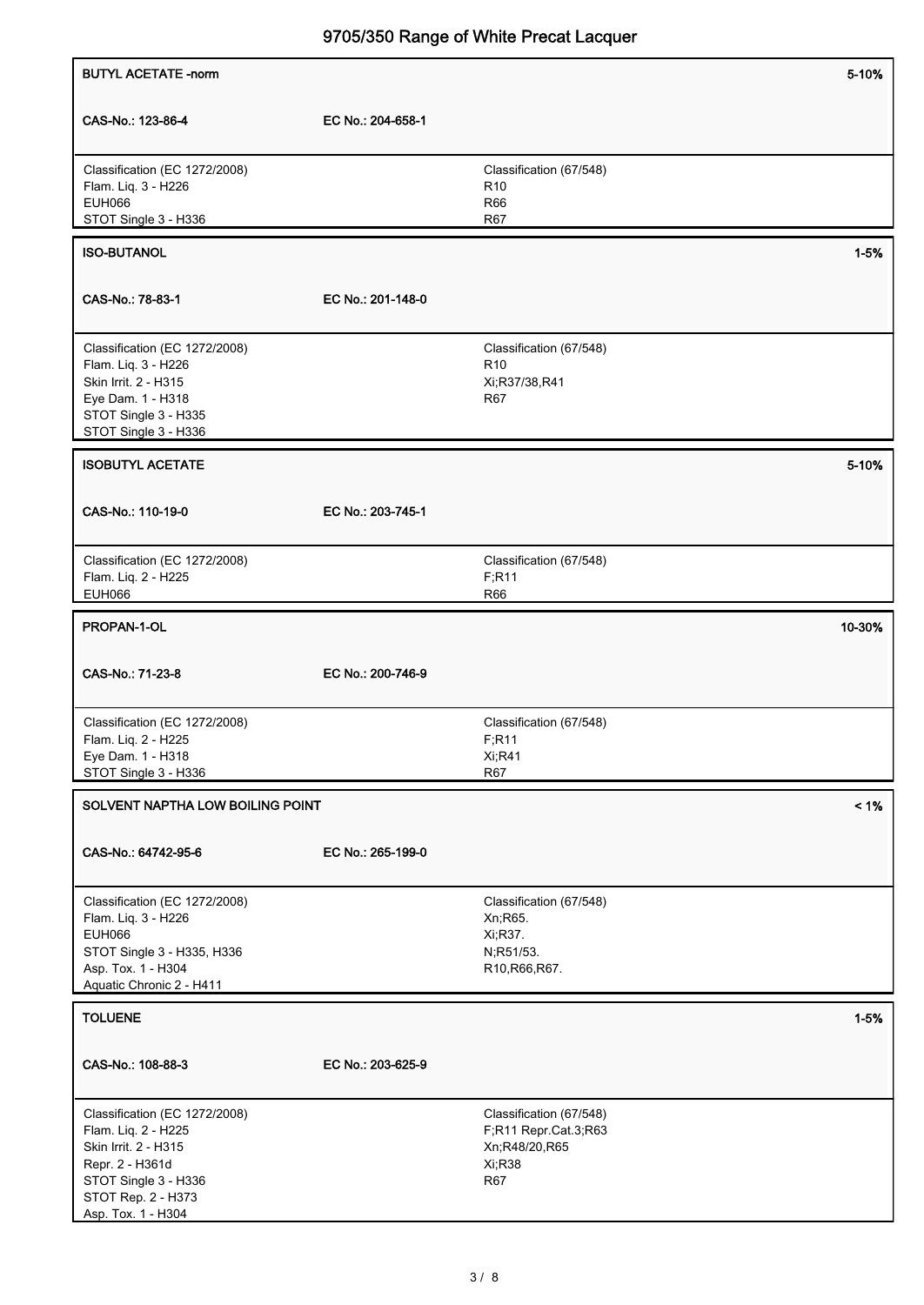| <b>UREA P/W</b>                                                                                                            |                   |                                                                   | $1 - 5%$ |
|----------------------------------------------------------------------------------------------------------------------------|-------------------|-------------------------------------------------------------------|----------|
| CAS-No.: 68002-18-6                                                                                                        | EC No.:           |                                                                   |          |
| Classification (EC 1272/2008)<br>Aquatic Chronic 4 - H413                                                                  |                   | Classification (67/548)<br>R <sub>53</sub>                        |          |
| <b>XYLENE</b>                                                                                                              |                   |                                                                   | 10-30%   |
| CAS-No.: 1330-20-7                                                                                                         | EC No.: 215-535-7 |                                                                   |          |
| Classification (EC 1272/2008)<br>Flam. Liq. 3 - H226<br>Acute Tox. 4 - H312<br>Acute Tox. 4 - H332<br>Skin Irrit. 2 - H315 |                   | Classification (67/548)<br>R <sub>10</sub><br>Xn;R20/21<br>Xi;R38 |          |

The Full Text for all R-Phrases and Hazard Statements are Displayed in Section 16

#### SECTION 4: FIRST AID MEASURES

## 4.1. Description of first aid measures

#### General Information

NOTE! Keep affected person away from heat, sparks and flames! Move the exposed person to fresh air at once. Get medical attention if any discomfort continues.

# Inhalation.

Move the exposed person to fresh air at once. For breathing difficulties oxygen may be necessary. If breathing stops, provide artificial respiration. Keep the affected person warm and at rest. Get prompt medical attention.

#### Ingestion

DO NOT INDUCE VOMITING! Remove victim immediately from source of exposure. Rinse mouth thoroughly. Provide rest, warmth and fresh air. Get medical attention immediately! If vomiting occurs, keep head low so that stomach content doesn't get into the lungs. Skin Contact

## Remove affected person from source of contamination. Remove contaminated clothing. Wash the skin immediately with soap and water. Get medical attention if irritation persists after washing.

#### Eye Contact

Make sure to remove any contact lenses from the eyes before rinsing. Promptly wash eyes with plenty of water while lifting the eye lids. Continue to rinse for at least 15 minutes. Contact physician if irritation persists.

#### 4.2. Most important symptoms and effects, both acute and delayed

#### 4.3. Indication of any immediate medical attention and special treatment needed

#### SECTION 5: FIREFIGHTING MEASURES

#### 5.1. Extinguishing media

#### Extinguishing Media

Fire can be extinguished using: Foam. Dry chemicals, sand, dolomite etc.

## 5.2. Special hazards arising from the substance or mixture

#### 5.3. Advice for firefighters

#### Special Fire Fighting Procedures

Avoid breathing fire vapours. Cool containers exposed to flames with water until well after the fire is out. Keep run-off water out of sewers and water sources. Dike for water control.

# SECTION 6: ACCIDENTAL RELEASE MEASURES

#### 6.1. Personal precautions, protective equipment and emergency procedures

# 6.2. Environmental precautions

#### 6.3. Methods and material for containment and cleaning up

Extinguish all ignition sources. Avoid sparks, flames, heat and smoking. Ventilate. Clean-up personnel should use respiratory and/or liquid contact protection. Absorb in vermiculite, dry sand or earth and place into containers.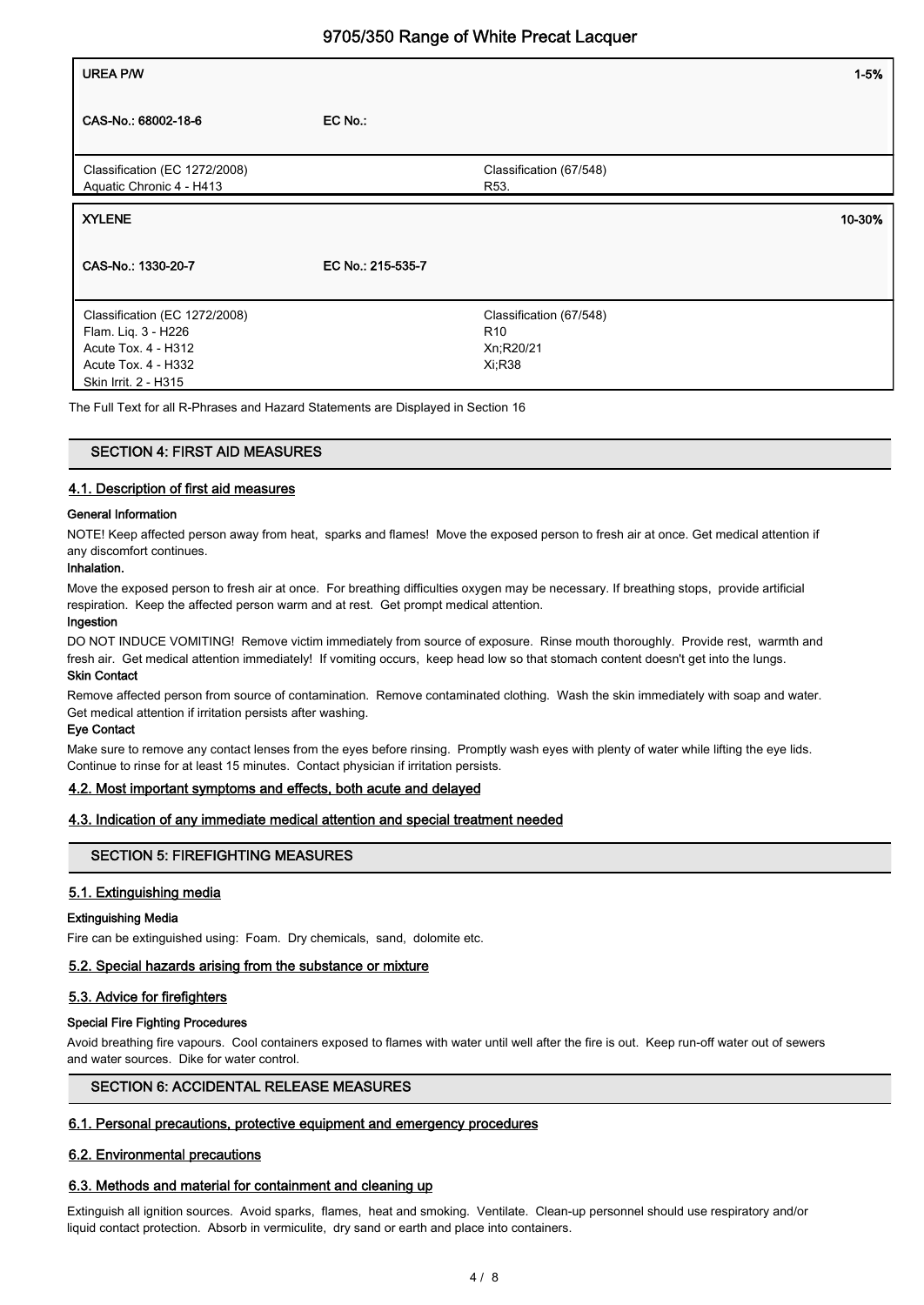# 6.4. Reference to other sections

# SECTION 7: HANDLING AND STORAGE

# 7.1. Precautions for safe handling

Avoid spilling, skin and eye contact. Keep away from heat, sparks and open flame. Ventilate well, avoid breathing vapours. Use approved respirator if air contamination is above accepted level. Use explosion proof electric equipment.

#### 7.2. Conditions for safe storage, including any incompatibilities

Flammable/combustible - Keep away from oxidisers, heat and flames. Store in tightly closed original container in a dry, cool and well-ventilated place. Keep in original container.

### Storage Class

Flammable liquid storage.

# 7.3. Specific end use(s)

# SECTION 8: EXPOSURE CONTROLS/PERSONAL PROTECTION

#### 8.1. Control parameters

| Name                              | <b>STD</b> |                | TWA - 8 Hrs      |                | STEL - 15 Min    | <b>Notes</b> |
|-----------------------------------|------------|----------------|------------------|----------------|------------------|--------------|
| 4-HYDROXY-4-METHYLPENTAN-2-ONE    | <b>WEL</b> | 50 ppm         | 241 mg/m3        | 75 ppm         | 362 mg/m3        |              |
| <b>IBUTANOL-norm</b>              | <b>WEL</b> |                |                  | 50 ppm(Sk)     | 154<br>mg/m3(Sk) |              |
| <b>IBUTYL ACETATE -norm</b>       | <b>WEL</b> | $150$ ppm      | 724 mg/m3        | $200$ ppm      | 966 mg/m3        |              |
| IISO-BUTANOL                      | <b>WEL</b> | 50 ppm         | 154 mg/m3        | 75 ppm         | 231 mg/m3        |              |
| <b>ISOBUTYL ACETATE</b>           | <b>WEL</b> | $150$ ppm      | 724 mg/m3        | 187 ppm        | 903 mg/m3        |              |
| <b>IPROPAN-1-OL</b>               | <b>WEL</b> | 200<br>ppm(Sk) | 500<br>mg/m3(Sk) | 250<br>ppm(Sk) | 625<br>mg/m3(Sk) |              |
| ISOLVENT NAPTHA LOW BOILING POINT | <b>WEL</b> | 600 ppm        |                  |                |                  |              |
| <b>TOLUENE</b>                    | <b>WEL</b> | 50 ppm(Sk)     | 191<br>mg/m3(Sk) | 150<br>ppm(Sk) | 574<br>mg/m3(Sk) |              |
| <b>XYLENE</b>                     | <b>WEL</b> | 50 ppm(Sk)     | 220<br>mg/m3(Sk) | 100<br>ppm(Sk) | 441<br>mg/m3(Sk) |              |

WEL = Workplace Exposure Limit.

#### Ingredient Comments

WEL = Workplace Exposure Limits

#### 8.2. Exposure controls

Protective Equipment



#### Engineering Measures

Provide adequate general and local exhaust ventilation.

### Respiratory Equipment

Respiratory protection must be used if air contamination exceeds acceptable level.

#### Hand Protection

Use protective gloves.

# Eye Protection

Use approved safety goggles or face shield.

# Other Protection

Wear appropriate clothing to prevent any possibility of liquid contact and repeated or prolonged vapour contact.

# Hygiene Measures

DO NOT SMOKE IN WORK AREA! Wash at the end of each work shift and before eating, smoking and using the toilet. Wash promptly with soap & water if skin becomes contaminated. Promptly remove any clothing that becomes contaminated. Use appropriate skin cream to prevent drying of skin. When using do not eat, drink or smoke.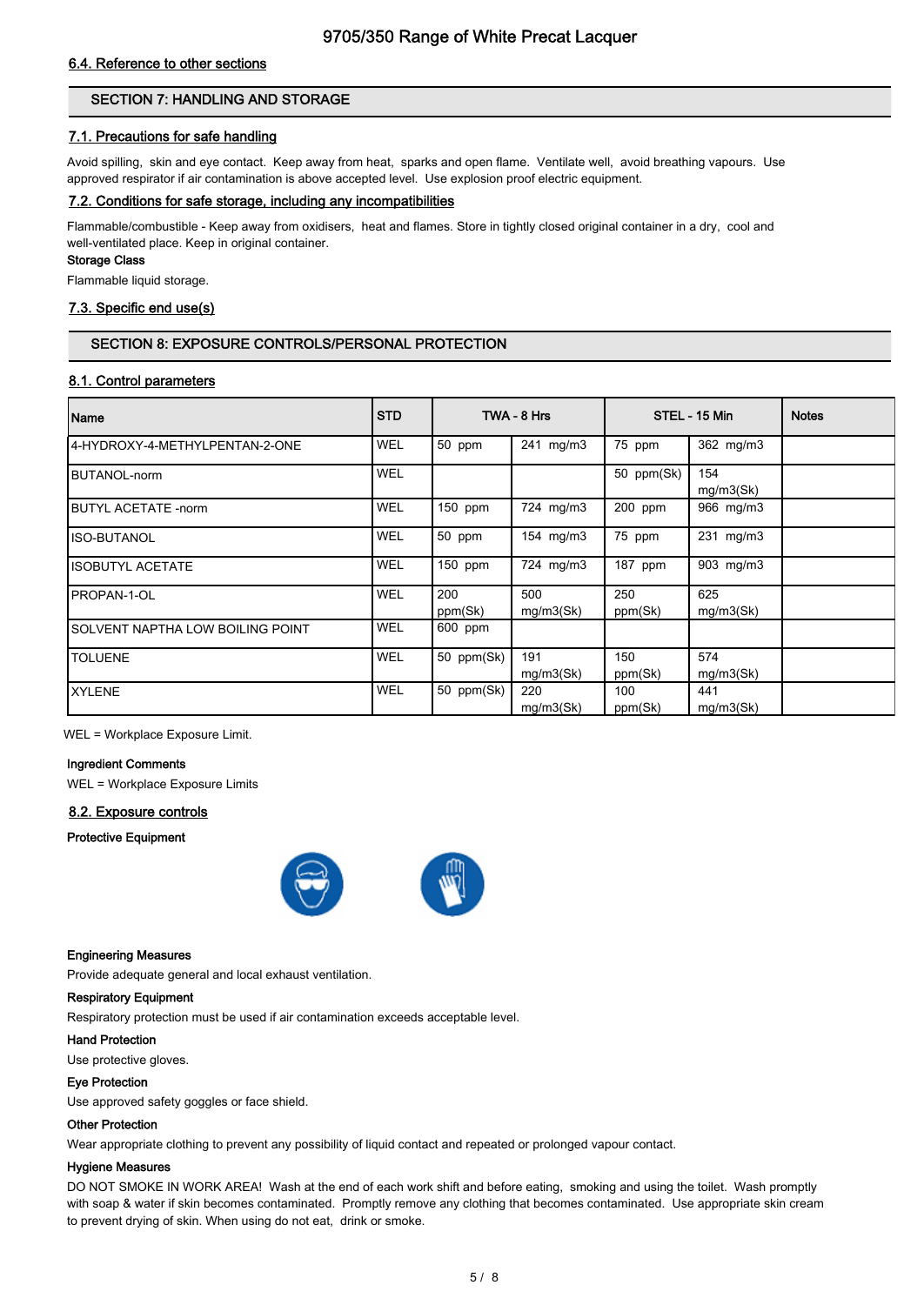# SECTION 9: PHYSICAL AND CHEMICAL PROPERTIES

#### 9.1. Information on basic physical and chemical properties

| Liquid            |
|-------------------|
| White / off-white |
| 112               |
| 17                |
|                   |

# 9.2. Other information

Volatile Organic Compound (VOC) 654 to 674 g/litre

# SECTION 10: STABILITY AND REACTIVITY

#### 10.1. Reactivity

#### 10.2. Chemical stability

Stable under normal temperature conditions.

#### 10.3. Possibility of hazardous reactions

#### 10.4. Conditions to avoid

Avoid heat. Avoid contact with oxidisers or reducing agents.

#### 10.5. Incompatible materials

### 10.6. Hazardous decomposition products

Fire creates: Toxic gases/vapours/fumes of: Carbon monoxide (CO). Carbon dioxide (CO2).

#### SECTION 11: TOXICOLOGICAL INFORMATION

#### 11.1. Information on toxicological effects

#### General Information

Prolonged and repeated contact with solvents over a long period may lead to permanent health problems.

#### Inhalation

Vapours may cause headache, fatigue, dizziness and nausea. Vapour may irritate respiratory system or lungs.

#### Ingestion.

Harmful: may cause lung damage if swallowed. Pneumonia may be the result if vomited material containing solvents reaches the lungs. Narcotic effect.

# Skin Contact

Acts as a defatting agent on skin. May cause cracking of skin, and eczema. Prolonged or repeated exposure may cause severe irritation.

#### Eye Contact

Irritating to eyes. Vapour or spray may cause temporary (reversible) eye damage.

#### Route of entry

Inhalation. Ingestion. Skin and/or eye contact.

# Target Organs

Respiratory system, lungs

#### Medical Symptoms

High concentrations of vapours may irritate respiratory system and lead to headache, fatigue, nausea and vomiting.

# SECTION 12: ECOLOGICAL INFORMATION

#### Ecotoxicity:

The product contains a substance which may cause long term adverse effects in the aquatic environment.

# 12.1. Toxicity

#### 12.2. Persistence and degradability

#### 12.3. Bioaccumulative potential

#### 12.4. Mobility in soil

#### 12.5. Results of PBT and vPvB assessment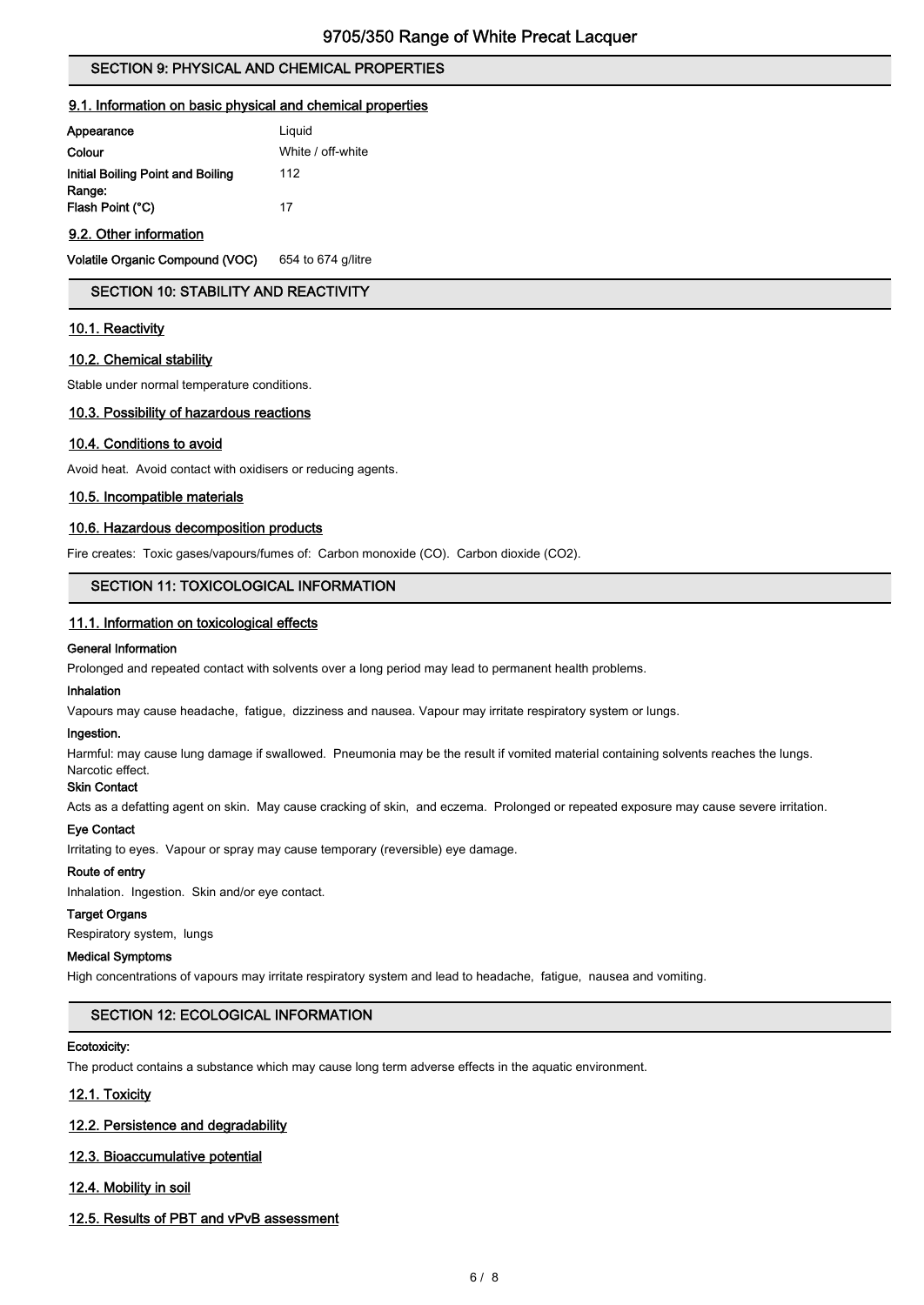# 12.6. Other adverse effects

# SECTION 13: DISPOSAL CONSIDERATIONS

#### 13.1. Waste treatment methods

Dispose of waste and residues in accordance with local authority requirements.

# SECTION 14: TRANSPORT INFORMATION

| 14.1. UN number                 |                                 |
|---------------------------------|---------------------------------|
| UN No. (ADR/RID/ADN)            | 1263                            |
| 14.2 UN Proper Shipping Name    |                                 |
| <b>Proper Shipping Name</b>     | PAINT OR PAINT RELATED PRODUCTS |
| 14.3 Transport hazard class(es) |                                 |
| <b>ADR/RID/ADN Class</b>        | 3                               |
| <b>ADR/RID/ADN Class</b>        | Class 3: Flammable liquids.     |
| ADR Label No.                   | 3                               |
| <b>Transport Labels</b>         |                                 |
|                                 |                                 |
|                                 |                                 |



#### 14.4. Packing group

ADR/RID/ADN Packing group II

#### 14.5. Environmental hazards

# Environmentally Hazardous Substance/Marine Pollutant

No.

# 14.6. Special precautions for user

| Hazard No. (ADR)        | 33    |
|-------------------------|-------|
| Tunnel Restriction Code | (D/E) |

## 14.7. Transport in bulk according to Annex II of MARPOL73/78 and the IBC Code

# SECTION 15: REGULATORY INFORMATION

# 15.1. Safety, health and environmental regulations/legislation specific for the substance or mixture

#### Uk Regulatory References

The Control of Substances Hazardous to Health Regulations 2002 (S.I 2002 No. 2677) with amendments.

#### Statutory Instruments

The Classification, Labelling and Packaging of substances and mixtures Regulations EC 1272/2008 (CLP) and amendments

### Approved Code Of Practice

Classification and Labelling of Substances and Preparations Dangerous for Supply.

#### Guidance Notes

Workplace Exposure Limits EH40. Introduction to Local Exhaust Ventilation HS(G)37. Spraying of Highly Flammable Liquids EH9.

# 15.2. Chemical Safety Assessment

No chemical safety assessment has been carried out.

# SECTION 16: OTHER INFORMATION

| <b>Revision Date</b>   | 28/06/2013 |
|------------------------|------------|
| Revision               | 2          |
| <b>Supersedes Date</b> | 23/06/2011 |